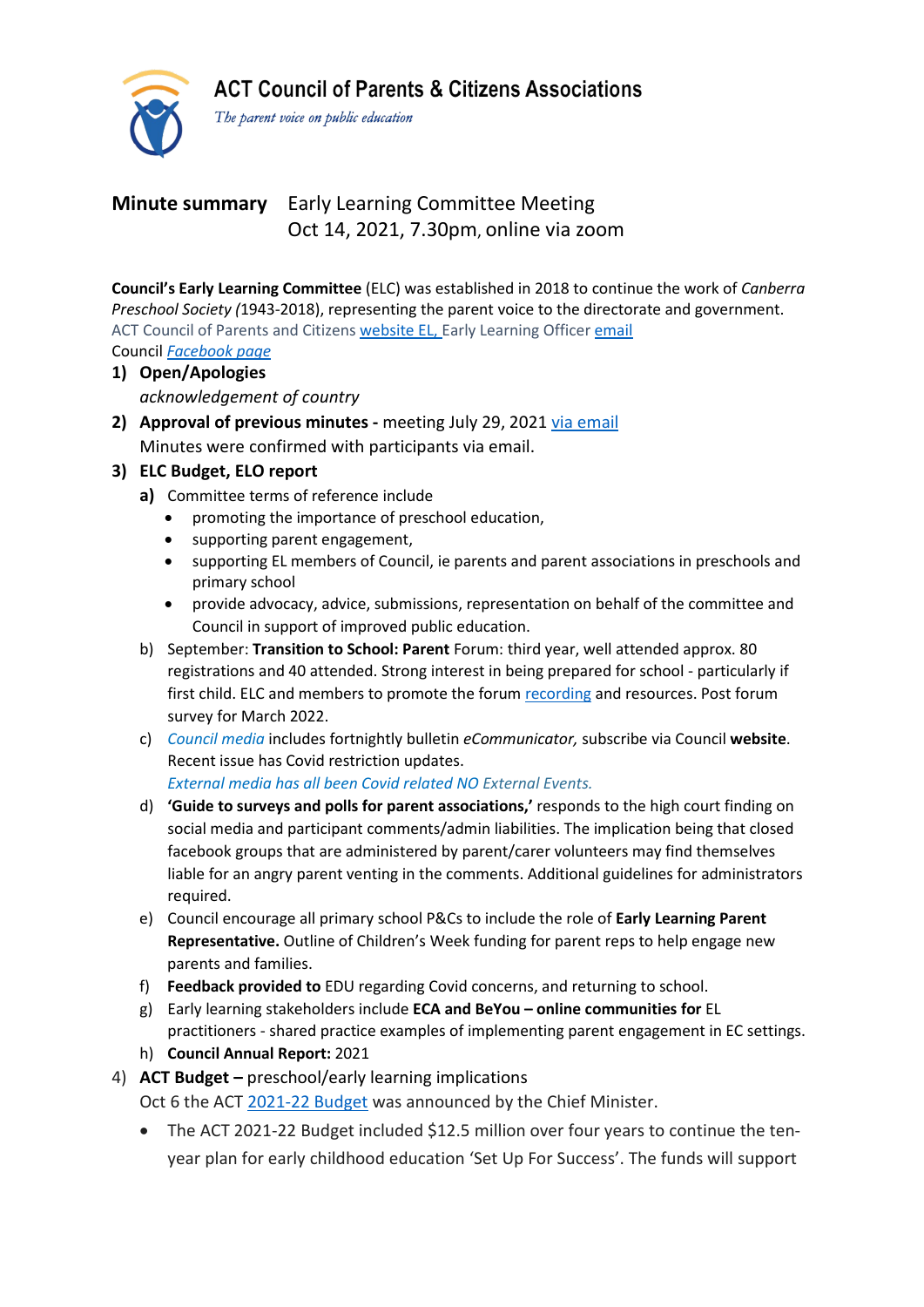providers and services that cater for three year old children experiencing vulnerability or disadvantage.

- The funding will also increase the number of scholarships for an early childhood teacher degree from 4 to 12.
- Find the [budget](http://ww2.earlychildhoodaustralia.org.au/e/870221/t-budget-2021-22-budget-papers/bl9692/610731863?h=tr6O9syNrL_mqCm6kDCkfDgMeosXzolRWJqh4ZPepyY) papers here.

# **5) Children's Week Grant Funding –** play and network

Children adjust to school through preschool and kindy and we know from research that a sense of belonging is an important factor. Schools and P&Cs often collaborate to run information evenings, playdates, or morning tea tobuild community and capacity. Some parents will already have an established network but not all will.

Document [CWdoc.](https://www.actparents.org.au/images/early-learning/ELC_MTGsummaries/2021_Childrens_Week_fund_.pdf) When do children attend preschool or kindy induction days/mornings at your school? **Confirming the critical role of parents as first educators**

# 6) **EL Covid Safe Return to School**

Parent are concerned about the implications of returning to school during the pandemic but relieved that children will be back at school. Many are missing the social element. Mixed responses from relief to genuine concern for vulnerable people.

### **7) Early learning issues and priorities for parents and carers 2021 -2022** Feedback re preschool education and early primary.

This group really need to get back to school. Learning from home is very difficult for this cohort.

**8) Parent Engagement Grants**

[Summary of results](https://www.education.act.gov.au/public-school-life/get-involved-in-your-childs-school/supporting-parent-engagement-grants-program)

9) **Transition to School** Resources for parents of preschool and kindy starters. Parent forum held September 16 [Transition](https://www.actparents.org.au/index.php/early-learning) to School Parent Forum

# 10) **Announcements**

Council's live online [training](https://www.actparents.org.au/index.php/help-for-p-cs/training#Grow) for P&C's.Financial Review Training for P&Cs 7-9pm, Thursday 21 October

# 11) **Events**

Events provide an opportunity to connect with school communities around a theme and to leverage the exposure and interest.

# 12)**October**

29 World [Teacher's](https://www.worldteachersday.edu.au/) Day 23-31 ACT [children's](http://actchildrensweek.org.au/) week

Next meeting Feb 17, 2022

Meeting end 8.30pm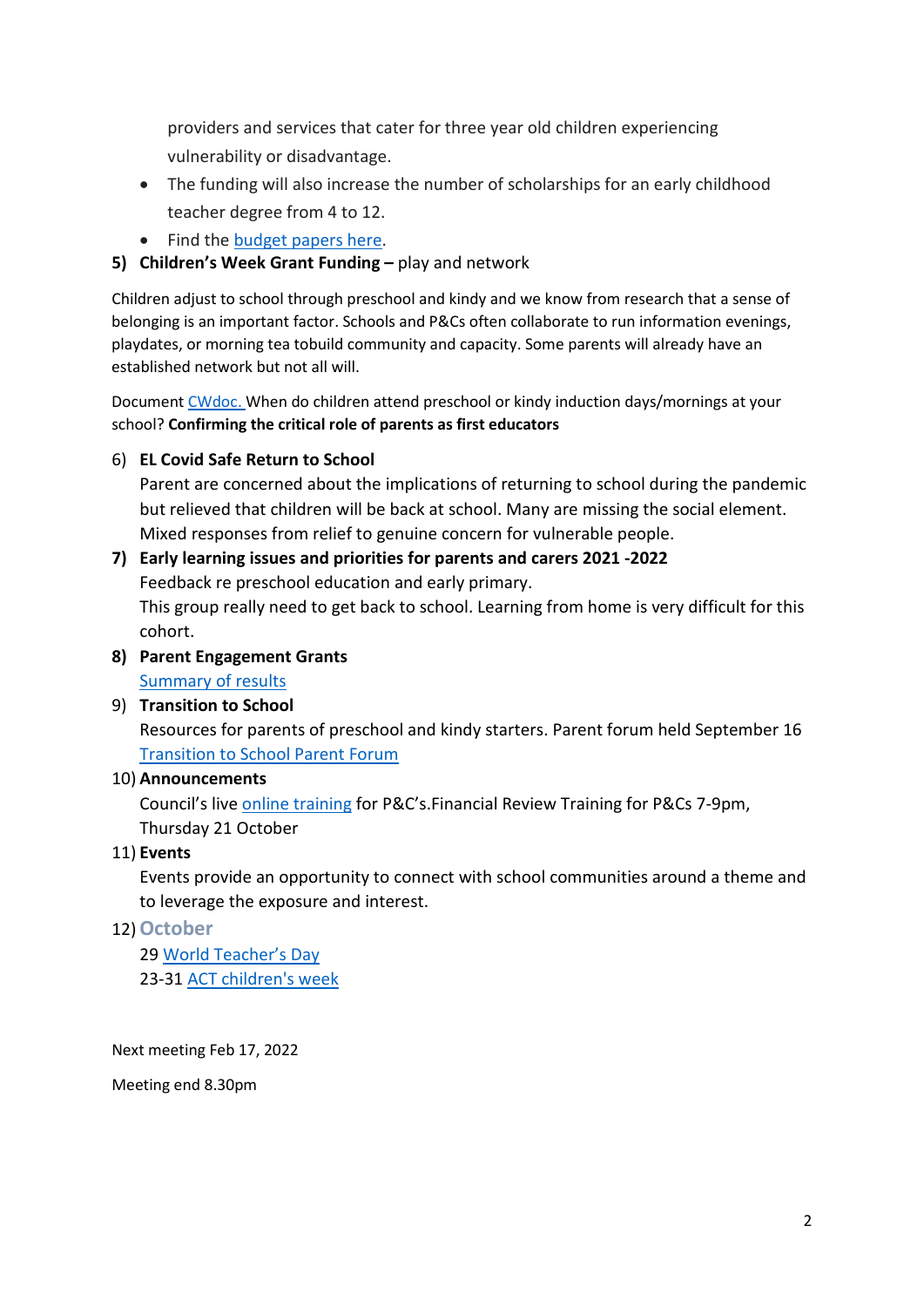### **ACT Budget**

- supported transitions for three year olds into four year old preschool aligned to the early years learning framework
- partnering with the Community Services Directorate to connect families to early childhood education and care and working with the Aboriginal and Torres Strait Islander community to codesign the evolution of Koori preschools
- Continuing the construction of Evelyn Scott School preschool- year 10 (Denman Prospect), a primary school in Throsby and a high school in Kenny
- The Future of Education reaffirms the ACT Government's commitment to equity in the public education system
- At the February 2021 census, there were 51,153 students enrolled in 89 public schools operated by the ACT Government. Of that figure, 32,214 students were enrolled in preschool and primary school (63.0%), 12,253 students were enrolled in high school (24.0%), and 6,686 students were enrolled in college (13.0%).

### **Table 19: Accountability Indicators**

|                                  | <b>Output Class 1 - Public</b><br><b>School Education</b>                                                    | 2020-21<br><b>Targets</b> | 2020-21<br><b>Interim</b><br><b>Outcome</b> | 2021-22<br><b>Targets</b> |
|----------------------------------|--------------------------------------------------------------------------------------------------------------|---------------------------|---------------------------------------------|---------------------------|
| <b>Early Childhood Education</b> |                                                                                                              |                           |                                             |                           |
| a.                               | Number of enrolments in preschool in public schools <sup>1</sup>                                             | 4,700                     | 4.679                                       | 4,700                     |
| b.                               | Number of enrolments of Aboriginal and Torres Strait Islander<br>students in preschool in public schools $1$ | 275                       | 278                                         | 275                       |
| <b>School Participation</b>      |                                                                                                              |                           |                                             |                           |
| a.                               | Attendance rate of public school students in year 1 to year $102$                                            | 92%                       | 90%                                         | 92%                       |

# **How are parents feeling about returning to school?**

### **Confident in returning:**

The big comfort that college level students and their families have is that these students have access to vaccines. Many of the other comments here reflect the situation for younger students who don't yet have access to vaccines. Let's hope that changes as soon as possible. 

#### **Some reservations:**

I'm really comfortable with the plans to return to our Primary School. They are going to great efforts to 'bubble' cohorts of students and maintain Covidsafe hygiene practices. I do worry about the drop off/pick up process when parents aren't allowed to enter the grounds except in a car. Traffic around our school is bad at the best of times… 

Thanks for your post seeking feedback. My concerns (other than the fact children aren't immunised) are lack of proper handwashing facilities in classrooms (hand sanitizer is really a poor 2nd option to good handwashing) and sun protection now that it is proposed students will spend more time outside.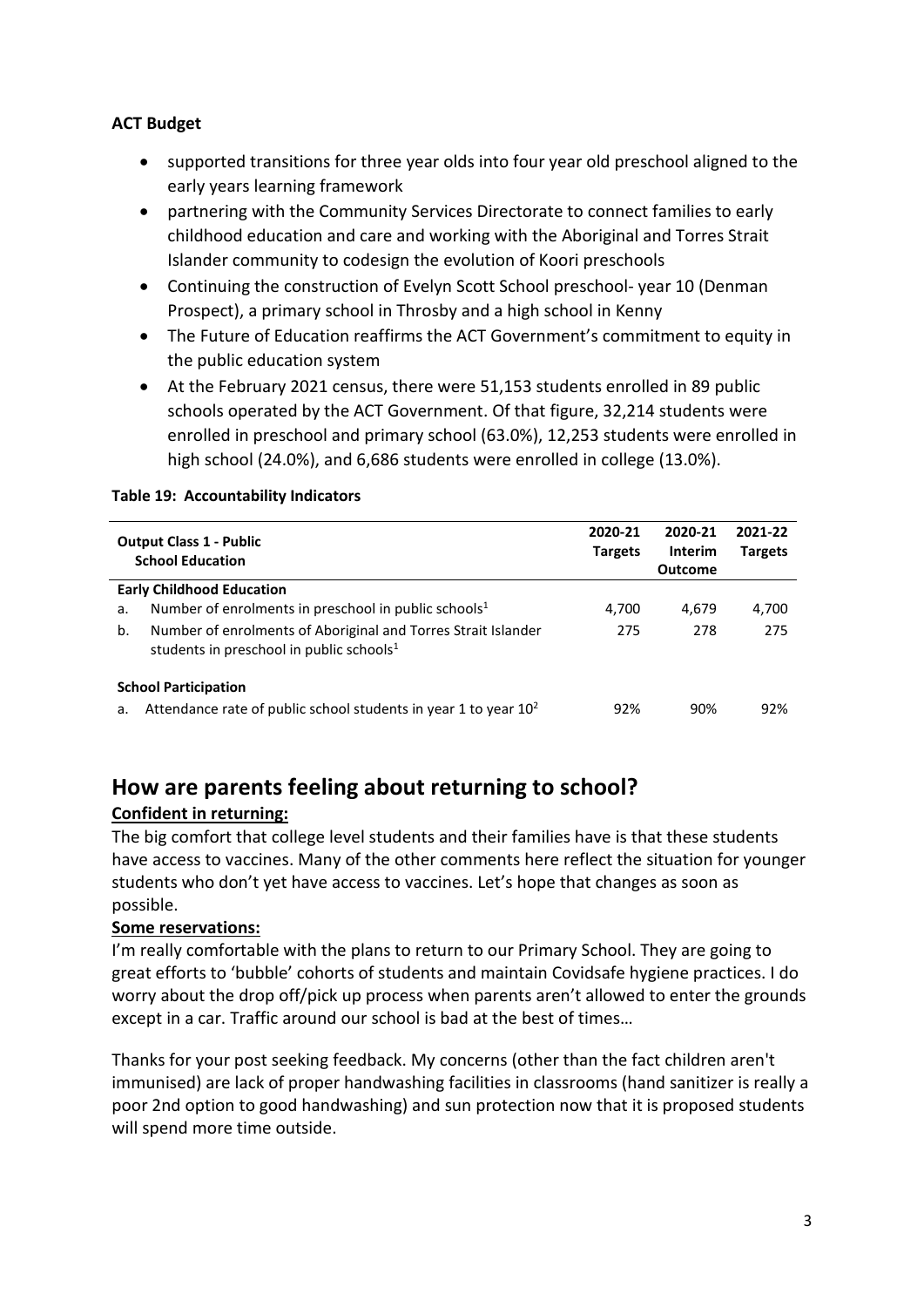access to rapid antigen testing and test themselves before school everyday in the UK - when is Australia getting access to these testing kits? We (Australia) seem to be so far behind yet we've had so much time to prepare for this? 

### **Not at all comfortable:**

Incredibly anxious and sad. Online learning has been a daily challenge, but every school drop off and pick up when we're back at school I'll wonder if today is the day one of the kids gets sick. 

No safe guards for families that have people that are immune compromised/chronically ill, will keep my child at home, but what additional help can be provided? I've heard nothing so far, there was obviously no proper planning before doing this and I really worry about what the community is going to look like in the near future. 

I don't feel primary schools are capable of preventing the spread of the delta variant should a case occur. 

I share the concerns of the others regarding the return to school. And another major concern I have is that we have a new baby due which means if kids are at school and bring covid home (which seems inevitable) it is extremely concerning that they will pass it on to a newborn. 

### **Specific questions:**

I'm Wondering what ventilation and CO2 monitoring will be available, particularly in the older schools in the inner north 

If there is one case would be expect to go into a 14 day quarantine, as was our experience in August for Harrison School? 

# **Gap fee waiving**

On 13 October Department of Education, Skills and Employment announced that the Gap fee waiving, and additional allowable absences will be extended to align with the easing of restrictions on ACT education and care services.

**Outside School Hours Care (OSHC) services** can waive the gap fee for families who keep their children at home until 1 November 2021. This is to coincide with when the ACT Government allows all primary school-aged children to return to face-to-face teaching.

Early learning services in the ACT can waive the gap fee for families who keep their children at home until 25 October 2021. This includes Centre Based Day Care, Family Day Care and In Home Care.

Gap fee waiving is a business decision for services. However, if your service is getting business continuity payments from DESE, you must waive gap fees.

Gap fee waiving helps parents keep their children enrolled without having to pay for a service they are not using.

# **Additional allowable absences**

Families using OSHC services in the ACT can continue to access additional allowable absences until 1 November to coincide with when the ACT Government allows all primary school aged children to return to face-to-face teaching.